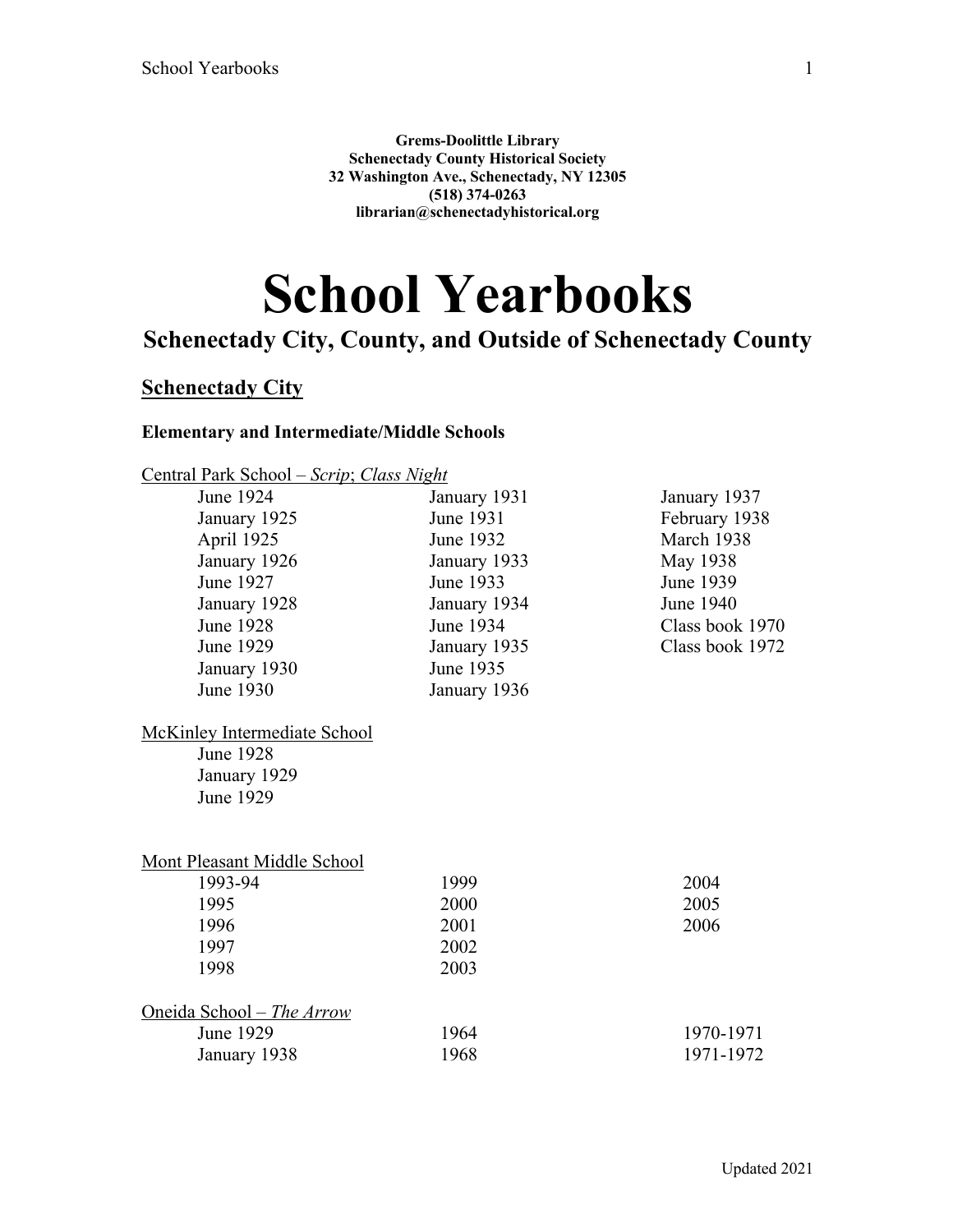#### Steinmetz School 1983-1984 Van Corlaer Middle School June 1950 Washington Irving School – *The Sketch Book* January 1939 June 1939 January 1942 June 1942 June 1943 June 1944 Woodlawn Middle School

| 1975 | 1979 | 1991 |
|------|------|------|
| 1976 | 1980 | 1992 |
| 1977 | 1981 |      |

#### **Schenectady City – High Schools**

| Excelsior High School - The Annual |      |
|------------------------------------|------|
| 1919                               |      |
| 1923                               |      |
| 1924                               |      |
| Linton High School – Lintonaire    |      |
| 1958                               | 1970 |
| 1959                               | 1971 |
| 1960                               | 1972 |
| 1963                               | 1974 |
| 1969                               | 1976 |

#### Mont Pleasant High School – *The Mephis*; *The Watchtower*; *Montaneer*

| 1933         | January 1943 | 1957 | 1970 |
|--------------|--------------|------|------|
| January 1934 | June 1943    | 1958 | 1976 |
| June 1934    | 1946         | 1960 | 1977 |
| January 1935 | 1949         | 1961 | 1978 |
| June 1935    | 1950         | 1962 | 1979 |
| 1936         | 1951         | 1963 | 1980 |
| 1937         | 1952         | 1965 | 1981 |
| 1938         | 1953         | 1966 | 1982 |
| June 1940    | 1954         | 1967 | 1983 |
| January 1941 | 1955         | 1968 | 1984 |
| June 1942    | 1956         | 1969 | 1985 |
|              |              |      |      |

Montaneer Anniversary 1931-1941 1946 Class Reunion Book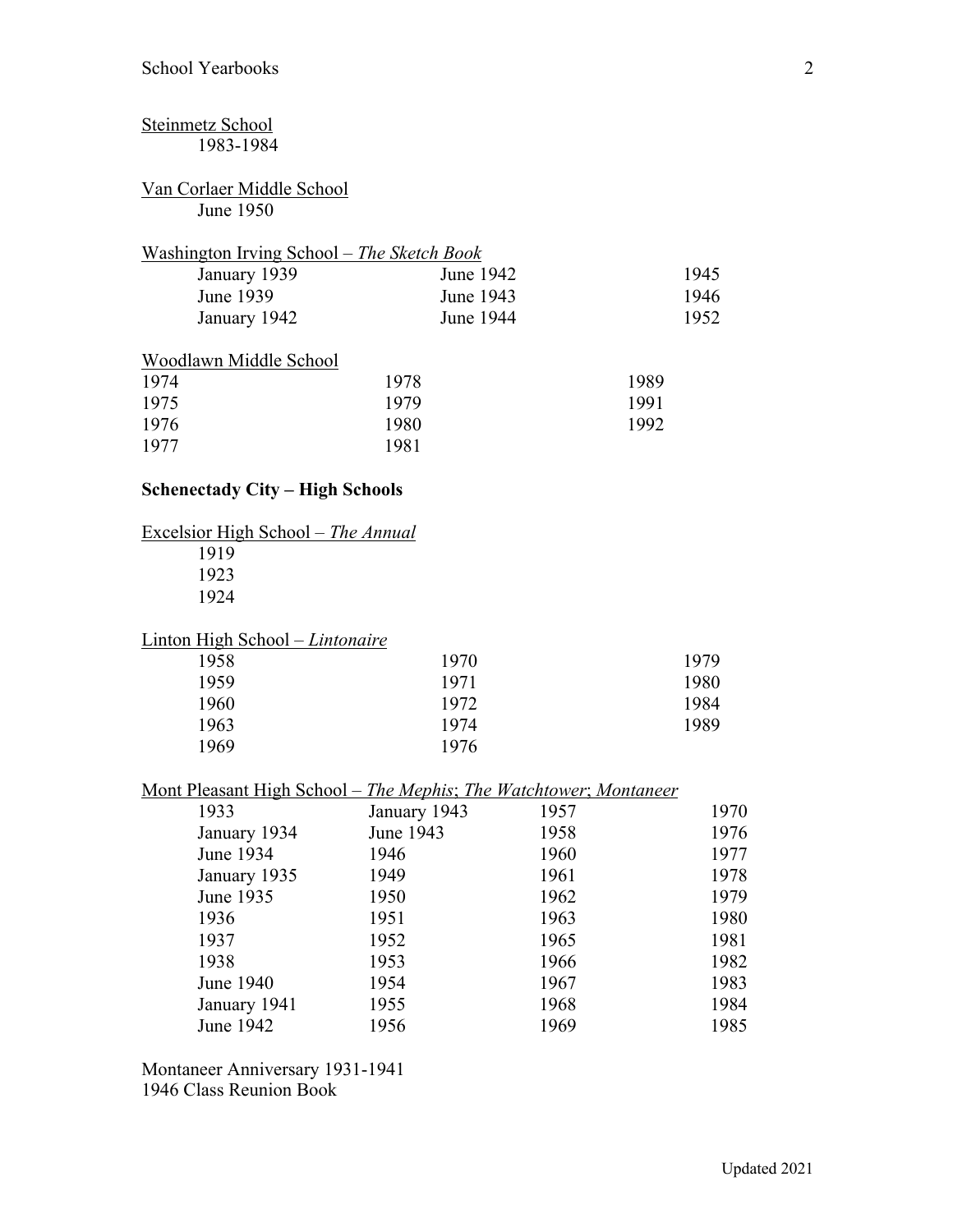| <b>Notre Dame-Bishop Gibbons</b>                    |                     |                  |
|-----------------------------------------------------|---------------------|------------------|
| 1962                                                | 1995                | 2007             |
| 1963                                                | 1999                | 2011             |
| 1976                                                | 2002                |                  |
| <u> Nott Terrace High School – Terracian</u>        |                     |                  |
| June 1932                                           | June 1939/Jan. 1940 | 1949             |
| January 1933                                        | June 1940/Jan. 1941 | 1950             |
| June 1933                                           | June 1941/Jan. 1942 | 1951             |
| June 1934                                           | June 1942/Jan. 1943 | 1953             |
| January 1935                                        | June 1943/Jan. 1944 | 1954             |
| June 1935                                           | June 1944/Jan. 1945 | 1955             |
| January 1936                                        | June 1945/Jan. 1946 | 1956             |
| June 1936                                           | June 1946/Jan. 1947 | 1957             |
| June 1937/Jan. 1938                                 | June 1947           |                  |
| June 1938/Jan. 1939                                 | 1948                |                  |
| <u> Saint Columba's High School – The Columbian</u> |                     |                  |
| 1944                                                | 1950                | 1954             |
| 1947                                                | 1951                | 1956             |
| 1949                                                | 1952                | 1960             |
| <b>Schenectady High School - SHUCIS</b>             |                     |                  |
| June 1905                                           | January 1917        | <b>June 1924</b> |
| <b>June 1906</b>                                    | June 1917           | June 1925        |
| June 1907                                           | January 1918        | January 1926     |
| <b>June 1908</b>                                    | June 1918           | <b>June 1926</b> |
| June 1909                                           | January 1919        | January 1927     |
| June 1910                                           | June 1919           | June 1927        |
| June 1911                                           | January 1920        | January 1928     |
| 1912                                                | June 1920           | <b>June 1928</b> |
| 1913                                                | January 1921        | January 1929     |
| January 1914                                        | June 1921           | June 1929        |
| June 1914                                           | January 1922        | January 1930     |
| January 1915                                        | <b>June 1922</b>    | June 1930        |
| June 1915                                           | January 1923        | January 1931     |
| January 1916                                        | June 1923           | June 1931        |
| June 1916                                           | January 1924        |                  |

*SHUCIS* Literary Magazine: Nov. 1906, Nov. 1923, Apr. 1923, Apr. 1925, May 1925, May 1926, May 1927, Nov. 1928, Nov. 1929, Dec. 1929, Oct. 1930, May 1931

Union Classical Institute

*In Memoriam* (1872-1905)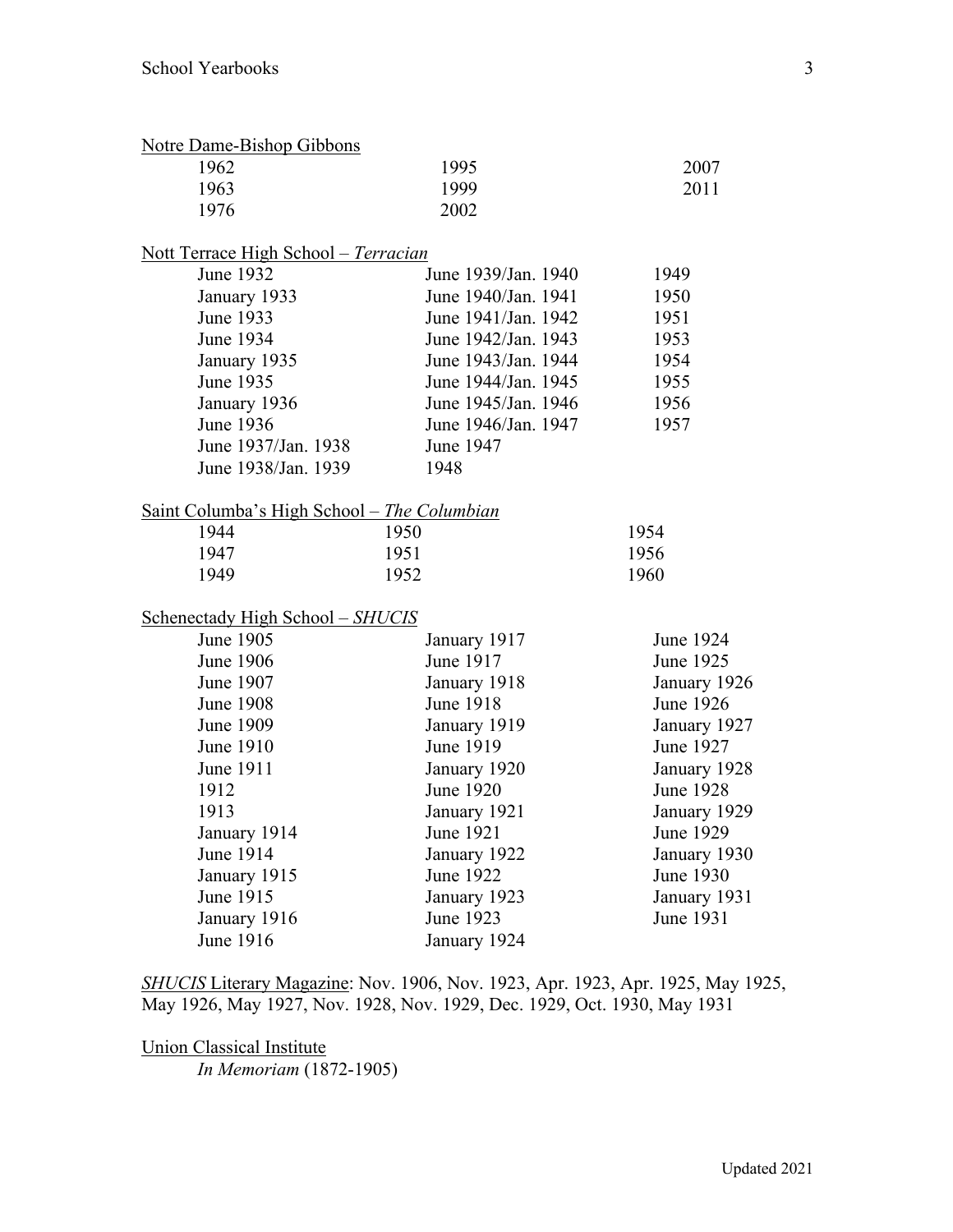| Vocational High School $-Anvo$ |      |      |
|--------------------------------|------|------|
| 1937                           | 1939 | 1942 |
| 1938                           | 1940 | 1943 |

## **Schenectady City – Colleges & Professional Schools**

| 1968 |
|------|
| 1969 |
|      |
|      |
|      |

## Schenectady County Community College

| 1970 | 1977 | 1983 |
|------|------|------|
| 1971 | 1978 | 1984 |
| 1972 | 1979 | 1985 |
| 1973 | 1980 | 1986 |
| 1974 | 1981 | 1987 |
| 1976 | 1982 |      |

#### Union College – *The Garnet*

| 1925 | 1939 |
|------|------|
| 1926 | 1948 |
| 1927 | 1949 |
| 1931 | 1950 |
| 1932 | 1951 |
| 1933 | 1955 |
| 1934 | 1956 |
| 1935 | 1957 |
| 1936 | 1959 |
| 1937 |      |
| 1938 |      |
|      |      |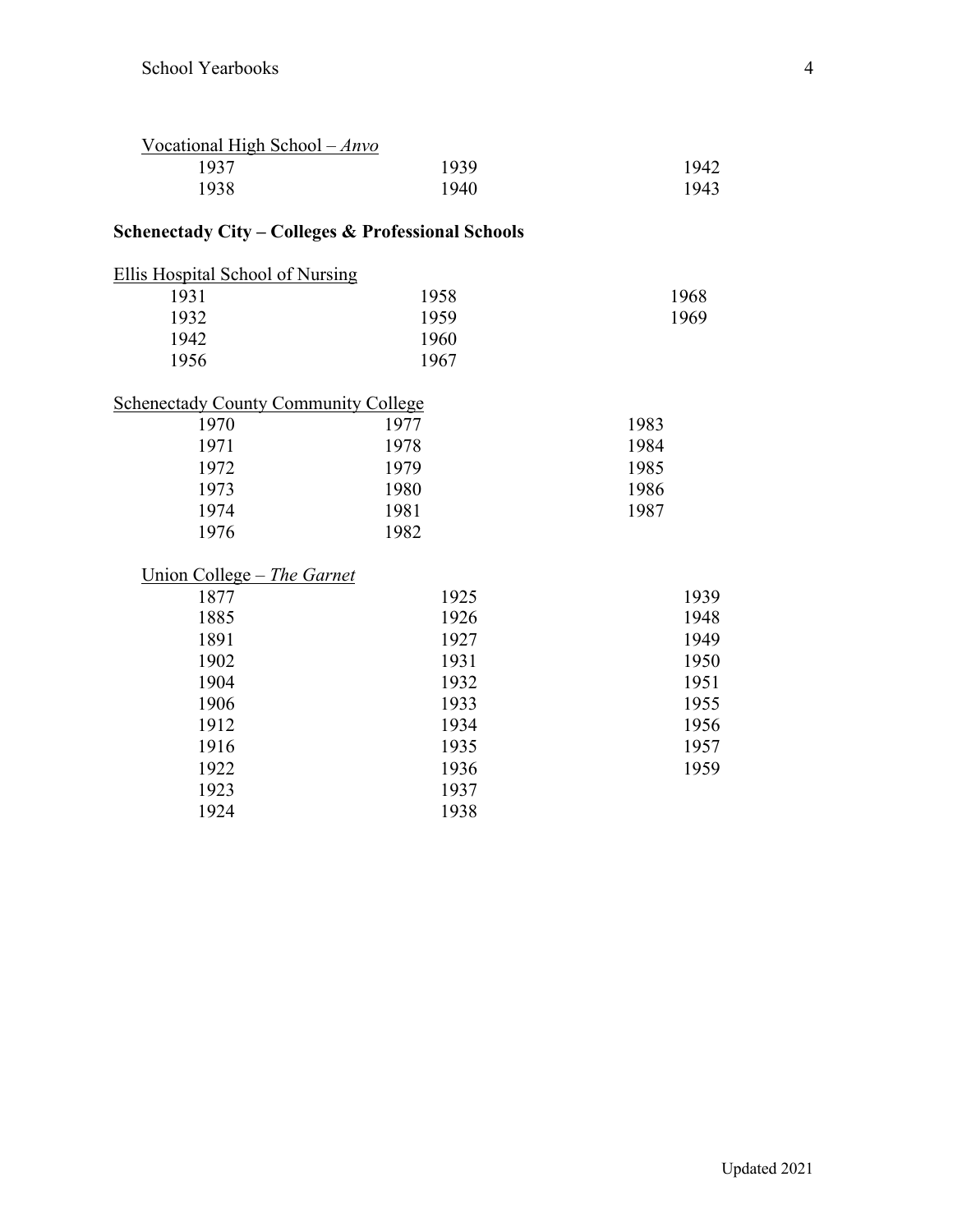## **Schenectady County**

#### **Elementary and Intermediate Schools**

Draper Middle School – *Tomahawk* 

Jefferson School

| Principal's albums - 1969, 1971/1972 through 1978/1979, 1983/1984 |  |  |
|-------------------------------------------------------------------|--|--|
|                                                                   |  |  |

| Pinewood Intermediate/Bradt Elementary |      |      |
|----------------------------------------|------|------|
| 1999                                   | 2001 | 2005 |
| 2000                                   | 2002 | 2011 |
| Scotia-Glenville Middle School         |      |      |
| 1975                                   | 1991 | 2004 |
| 1979                                   | 1994 | 2005 |
| 1980                                   | 1996 | 2006 |
| 1981                                   | 1997 | 2007 |
| 1982                                   | 1998 | 2008 |
| 1983                                   | 1999 | 2011 |
| 1985                                   | 2001 |      |
| 1986                                   | 2002 |      |
| 1987                                   | 2003 |      |
|                                        |      |      |

#### **Schenectady County – High Schools**

Delanson High School – *Dusquanox*

| 1935                           |      |      |
|--------------------------------|------|------|
| Draper High School – Draperian |      |      |
| 1925                           | 1940 | 1949 |
| 1927                           | 1941 | 1950 |
| 1932                           | 1942 | 1951 |
| 1933                           | 1943 | 1952 |
| 1934                           | 1944 | 1953 |
| 1936                           | 1945 | 1958 |
| 1937                           | 1946 | 1959 |
| 1938                           | 1947 |      |
| 1939                           | 1948 |      |
|                                |      |      |

| Mohonasen High School – Totem |      |
|-------------------------------|------|
| 2002                          | 2006 |
| 2003                          | 2008 |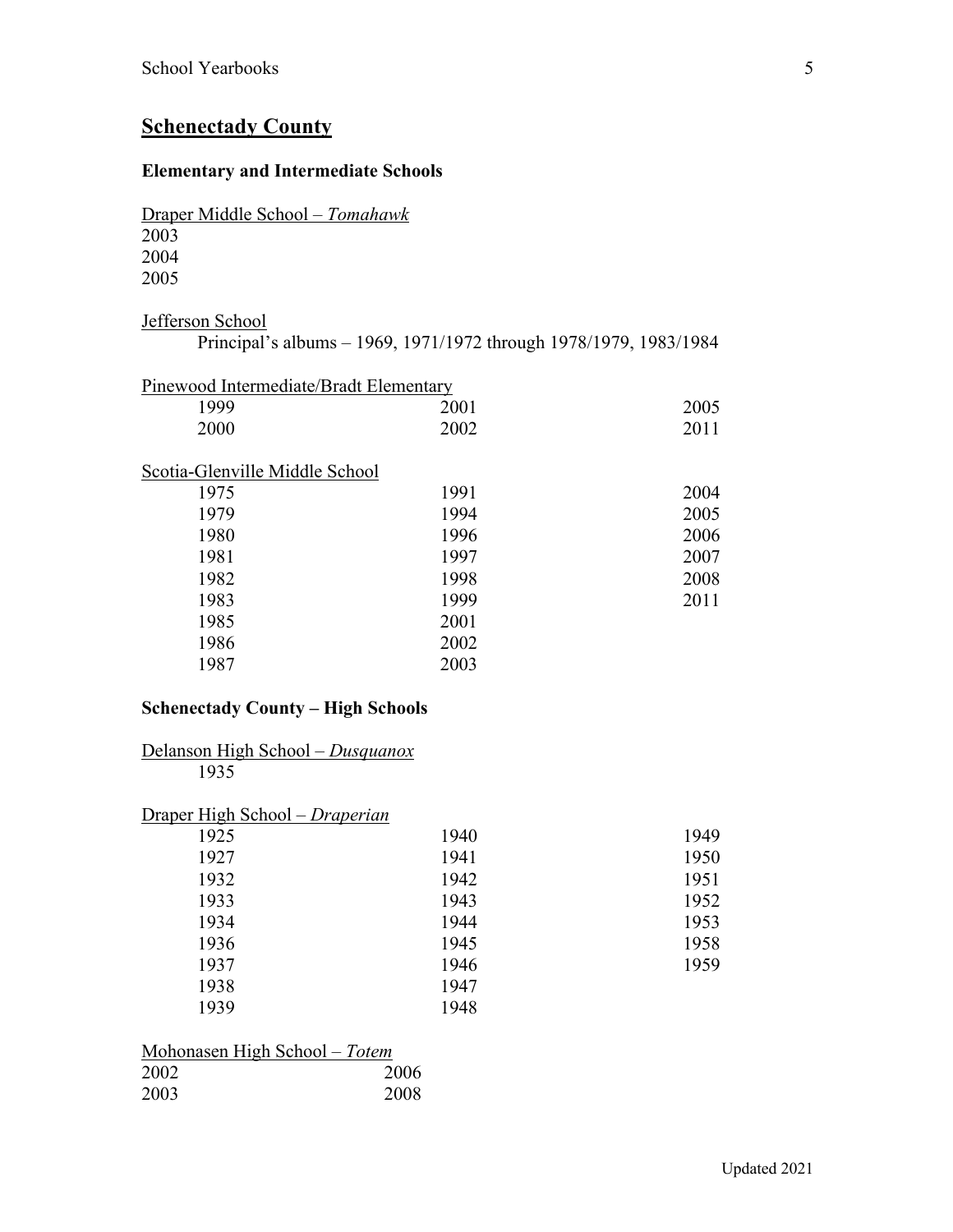| Niskayuna High School – Crossroads<br>1965                        |                                                                                  |                |
|-------------------------------------------------------------------|----------------------------------------------------------------------------------|----------------|
| 1968                                                              |                                                                                  |                |
| 1971                                                              |                                                                                  |                |
|                                                                   |                                                                                  |                |
| Scotia High School / Scotia-Glenville High School - The Acropolis |                                                                                  |                |
| 1909 [photocopy]                                                  | 1955                                                                             | 1977           |
| 1911 [photocopy]                                                  | 1956                                                                             | 1978           |
| 1912                                                              | 1957                                                                             | 1979           |
| 1923 [photocopy]                                                  | 1958                                                                             | 1980           |
| 1925                                                              | 1959                                                                             | 1981           |
| 1926                                                              | 1960                                                                             | 1982           |
| 1927                                                              | 1961                                                                             | 1983           |
| 1928                                                              | 1962                                                                             | 1984           |
| 1929                                                              | 1963                                                                             | 1985           |
| 1930                                                              | 1964                                                                             | 1986           |
| 1933                                                              | 1965                                                                             | 1987           |
| 1936 [photocopy]                                                  | 1966                                                                             | 1988           |
| 1937 [photocopy]                                                  | 1967                                                                             | 1989           |
| 1938                                                              | 1968                                                                             | 1990           |
| 1939                                                              | 1969                                                                             | 1991           |
| 1940                                                              | 1970                                                                             | 1994           |
| 1941                                                              | 1971                                                                             | 1995           |
| 1942                                                              | 1972                                                                             | 1996           |
| 1943                                                              | 1973                                                                             | 1997           |
| 1944                                                              | 1974                                                                             | 1999           |
| 1953                                                              | 1975                                                                             | 2020 [digital] |
| 1954                                                              | 1976                                                                             |                |
|                                                                   |                                                                                  |                |
| Schalmont High School - Sabrette; LeSabre                         |                                                                                  |                |
| 1958                                                              | 1964                                                                             | 1970           |
| 1959                                                              | 1965                                                                             | 1971           |
| 1960                                                              | 1966                                                                             | 1972           |
| 1961                                                              | 1967                                                                             | 1973           |
| 1963                                                              | 1968                                                                             | 1974           |
|                                                                   |                                                                                  |                |
| <u> Woestina High School – The Woestinian</u>                     |                                                                                  |                |
|                                                                   | 1929 [digital copy in Dick Whalen Collection, Binder 43]                         |                |
| 1931                                                              |                                                                                  |                |
|                                                                   | $1045$ Letter $A_1$ , i.e. $A_2$ are in $D_1$ , $A_2$ When $C_2$ , $A_3$ , $A_4$ |                |

1945 [also digital copy in Dick Whalen Collection, Binder 41]

1947 [digital copy in Dick Whalen Collection, Binder 43]

1948 [also digital copy in Dick Whalen Collection, Binder 33]